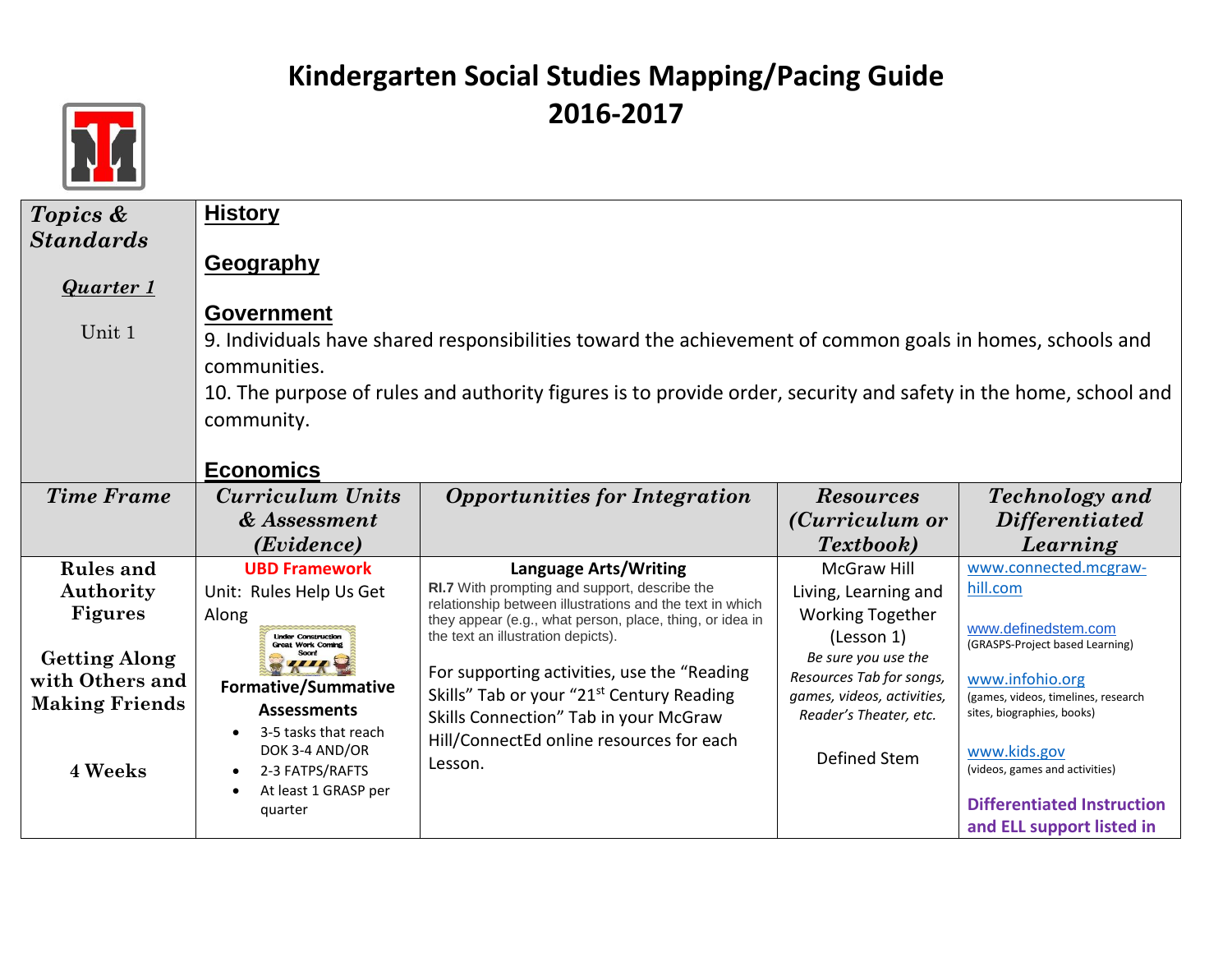|                   | At least 1 Common<br>Short Cycle per quarter<br>*Assessments located within<br>unit<br>McGraw-Hill Assessment<br>Resources<br>Self-Check Quiz<br><b>CCSS Reading</b><br><b>Informational Text</b><br>Words to Know<br>Unit Wrap Up<br>Big Idea Project            | Link to Literacy<br>$\bullet$<br><b>Reading Wonders Theme</b><br><b>Reading Wonders Skills</b><br>From the Book Shelf                                                                                                                                                                                                                                                                                                           |                                                                                                                                                   | TM for each lesson as well<br>as in online resources<br>under "Show as You Go."                                                                                                                                                                                                                                                                       |
|-------------------|-------------------------------------------------------------------------------------------------------------------------------------------------------------------------------------------------------------------------------------------------------------------|---------------------------------------------------------------------------------------------------------------------------------------------------------------------------------------------------------------------------------------------------------------------------------------------------------------------------------------------------------------------------------------------------------------------------------|---------------------------------------------------------------------------------------------------------------------------------------------------|-------------------------------------------------------------------------------------------------------------------------------------------------------------------------------------------------------------------------------------------------------------------------------------------------------------------------------------------------------|
| Being a Good      | <b>UBD Framework</b>                                                                                                                                                                                                                                              | <b>Language Arts/Writing</b>                                                                                                                                                                                                                                                                                                                                                                                                    | <b>McGraw Hill</b>                                                                                                                                | www.connected.mcgraw-                                                                                                                                                                                                                                                                                                                                 |
| Helper at         | Unit: and the state of the state of the state of the state of the state of the state of the state of the state                                                                                                                                                    |                                                                                                                                                                                                                                                                                                                                                                                                                                 | Our Community and                                                                                                                                 | hill.com                                                                                                                                                                                                                                                                                                                                              |
| School<br>2 Weeks | <b>Formative/Summative</b><br><b>Assessments</b><br>2-3 tasks that reach<br>DOK 3-4 AND/OR<br>1-2 FATPS/RAFTS<br>At least 1 GRASP per<br>quarter<br>At least 1 Common<br>Short Cycle per quarter<br>*Assessments located within<br>unit<br>McGraw-Hill Assessment | RI.1.3 Describe the connection between two individuals,<br>events, or pieces of information in a text.<br>For supporting activities, use the "Reading<br>Skills" Tab or your "21 <sup>st</sup> Century Reading<br>Skills Connection" Tab in your McGraw<br>Hill/ConnectEd online resources for each<br>Lesson.<br>Link to Literacy<br>٠<br><b>Reading Wonders Theme</b><br><b>Reading Wonders Skills</b><br>From the Book Shelf | Beyond<br>(Lesson 2-3)<br>Be sure you use the<br>Resources Tab for songs,<br>games, videos, activities,<br>Reader's Theater, etc.<br>Defined Stem | www.definedstem.com<br>(GRASPS-Project based Learning)<br>www.infohio.org<br>(games, videos, timelines, research<br>sites, biographies, books)<br>www.kids.gov<br>(videos, games and activities)<br><b>Differentiated Instruction</b><br>and ELL support listed in<br>TM for each lesson as well<br>as in online resources<br>under "Show as You Go." |
|                   | Resources                                                                                                                                                                                                                                                         |                                                                                                                                                                                                                                                                                                                                                                                                                                 |                                                                                                                                                   |                                                                                                                                                                                                                                                                                                                                                       |
|                   |                                                                                                                                                                                                                                                                   |                                                                                                                                                                                                                                                                                                                                                                                                                                 |                                                                                                                                                   |                                                                                                                                                                                                                                                                                                                                                       |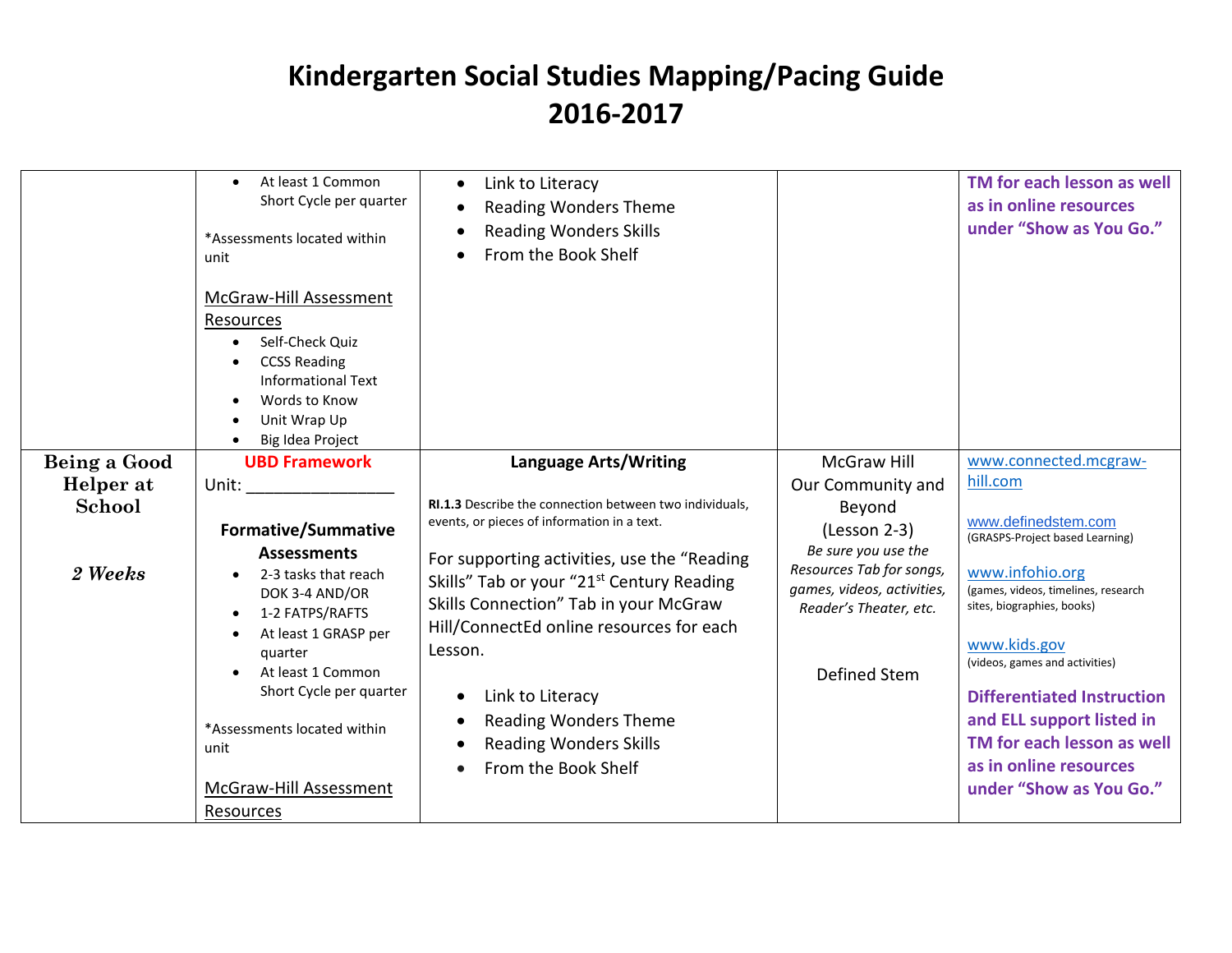|                           | Self-Check Quiz<br>$\bullet$<br><b>CCSS Reading</b><br><b>Informational Text</b><br>Words to Know<br>$\bullet$<br>Unit Wrap Up<br>$\bullet$<br>Big Idea Project                                                                                                                                                                                                                                                                                   |                                                                                                                                                                                                                                                                                                                                                                          |                                                                                                  |                                                                                                                                                                                                                                                                                                 |
|---------------------------|---------------------------------------------------------------------------------------------------------------------------------------------------------------------------------------------------------------------------------------------------------------------------------------------------------------------------------------------------------------------------------------------------------------------------------------------------|--------------------------------------------------------------------------------------------------------------------------------------------------------------------------------------------------------------------------------------------------------------------------------------------------------------------------------------------------------------------------|--------------------------------------------------------------------------------------------------|-------------------------------------------------------------------------------------------------------------------------------------------------------------------------------------------------------------------------------------------------------------------------------------------------|
| <b>Leaders</b><br>2 weeks | Unit: the contract of the contract of the contract of the contract of the contract of the contract of the contract of the contract of the contract of the contract of the contract of the contract of the contract of the cont<br><b>Formative/Summative</b><br><b>Assessments</b>                                                                                                                                                                | RI.K.6 Name the author and illustrator of a text and<br>define the role of each in presenting the ideas or<br>information in a text.<br>RI.K.8 With prompting and support, identify the                                                                                                                                                                                  | Our Community and<br>Beyond<br>$(Lesson 3-4)$<br>Be sure you use the                             | hill.com<br>www.definedstem.com<br>(GRASPS-Project based Learning)                                                                                                                                                                                                                              |
|                           | 2-3 tasks that reach<br>$\bullet$<br>DOK 3-4 AND/OR<br>1-2 FATPS/RAFTS<br>$\bullet$<br>At least 1 GRASP per<br>$\bullet$<br>quarter<br>At least 1 Common<br>Short Cycle per quarter<br>*Assessments located within<br>unit<br>McGraw-Hill Assessment<br>Resources<br>Self-Check Quiz<br>$\bullet$<br><b>CCSS Reading</b><br>$\bullet$<br><b>Informational Text</b><br>Words to Know<br>$\bullet$<br>Unit Wrap Up<br>$\bullet$<br>Big Idea Project | reasons an author gives to support points in a text.<br>For supporting activities, use the "Reading<br>Skills" Tab or your "21 <sup>st</sup> Century Reading<br>Skills Connection" Tab in your McGraw<br>Hill/ConnectEd online resources for each<br>Lesson.<br>Link to Literacy<br><b>Reading Wonders Theme</b><br><b>Reading Wonders Skills</b><br>From the Book Shelf | Resources Tab for songs,<br>games, videos, activities,<br>Reader's Theater, etc.<br>Defined Stem | www.infohio.org<br>(games, videos, timelines, research<br>sites, biographies, books)<br>www.kids.gov<br>(videos, games and activities)<br><b>Differentiated Instruction</b><br>and ELL support listed in<br>TM for each lesson as well<br>as in online resources<br>under "Sh<br>ow as You Go." |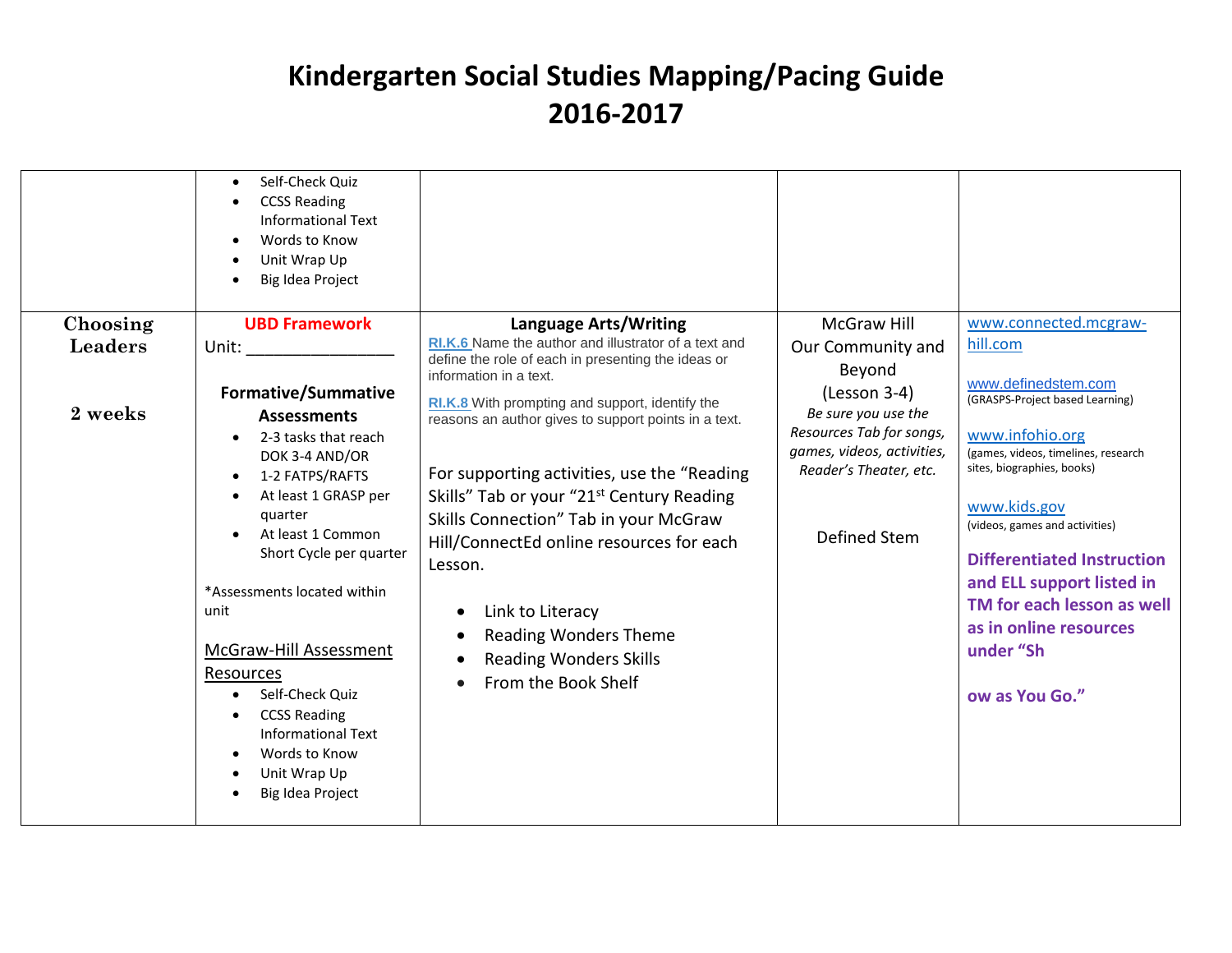| Topics &         | <b>History</b>                                                                                    |
|------------------|---------------------------------------------------------------------------------------------------|
| <b>Standards</b> | 1. Time can be measured                                                                           |
|                  | 2. Personal History can be shared through stories and pictures.                                   |
|                  | 3. Heritage is reflected through the arts, customs, traditions, family celebrations and language. |
|                  | 4. Nations are represented by symbols and practices. Symbols and practices of the United          |
|                  | States include the American flag, Pledge of Allegiance and the National Anthem.                   |
|                  | Geography                                                                                         |
|                  |                                                                                                   |
|                  |                                                                                                   |
|                  |                                                                                                   |
|                  |                                                                                                   |
| Quarter 2        | <b>Government</b><br><b>Economics</b>                                                             |

| <b>Time Frame</b>      | Curriculum Units &<br><i>Assessment</i>               | <b>Opportunities for</b><br><i>Integration</i>                                                                | <b>Resources</b><br><i>(Curriculum</i> )      | <b>Technology</b> and<br><b>Differentiated</b>                    |
|------------------------|-------------------------------------------------------|---------------------------------------------------------------------------------------------------------------|-----------------------------------------------|-------------------------------------------------------------------|
|                        | ( <i>Evidence</i> )                                   |                                                                                                               | or Textbook)                                  | Learning                                                          |
| Maps-                  | <b>UBD Framework</b>                                  | <b>Language Arts/Writing</b>                                                                                  | <b>McGraw Hill</b>                            | www.connected.mcgraw-                                             |
| <b>Locations &amp;</b> | Unit: Where We Live                                   | RI.5: Know and use various text features (e.g.                                                                | <b>Our Community</b>                          | hill.com                                                          |
| <b>Places</b>          | <b>Under Construction</b><br><b>Great Work Coming</b> | headings, tables of contents, glossaries, electronic<br>menus, icons) to locate key facts or information in a | and Beyond                                    |                                                                   |
|                        |                                                       | text.                                                                                                         | (Lesson 1)                                    | www.definedstem.com<br>(GRASPS-Project based Learning)            |
|                        | <b>Formative/Summative</b>                            |                                                                                                               | Be sure you use the                           |                                                                   |
|                        | <b>Assessments</b>                                    |                                                                                                               | Resources Tab for                             | www.infohio.org                                                   |
| 2 Weeks                | 2-3 tasks that reach DOK 3-                           | For supporting activities, use the                                                                            | songs, games, videos,<br>activities, Reader's | (games, videos, timelines, research sites,<br>biographies, books) |
|                        | 4 AND/OR<br>1-2 FATPS/RAFTS                           | "Reading Skills" Tab or your "21st                                                                            | Theater, etc.                                 |                                                                   |
|                        |                                                       | Century Reading Skills Connection" Tab                                                                        |                                               | www.kids.gov                                                      |
|                        |                                                       |                                                                                                               |                                               | (videos, games and activities)                                    |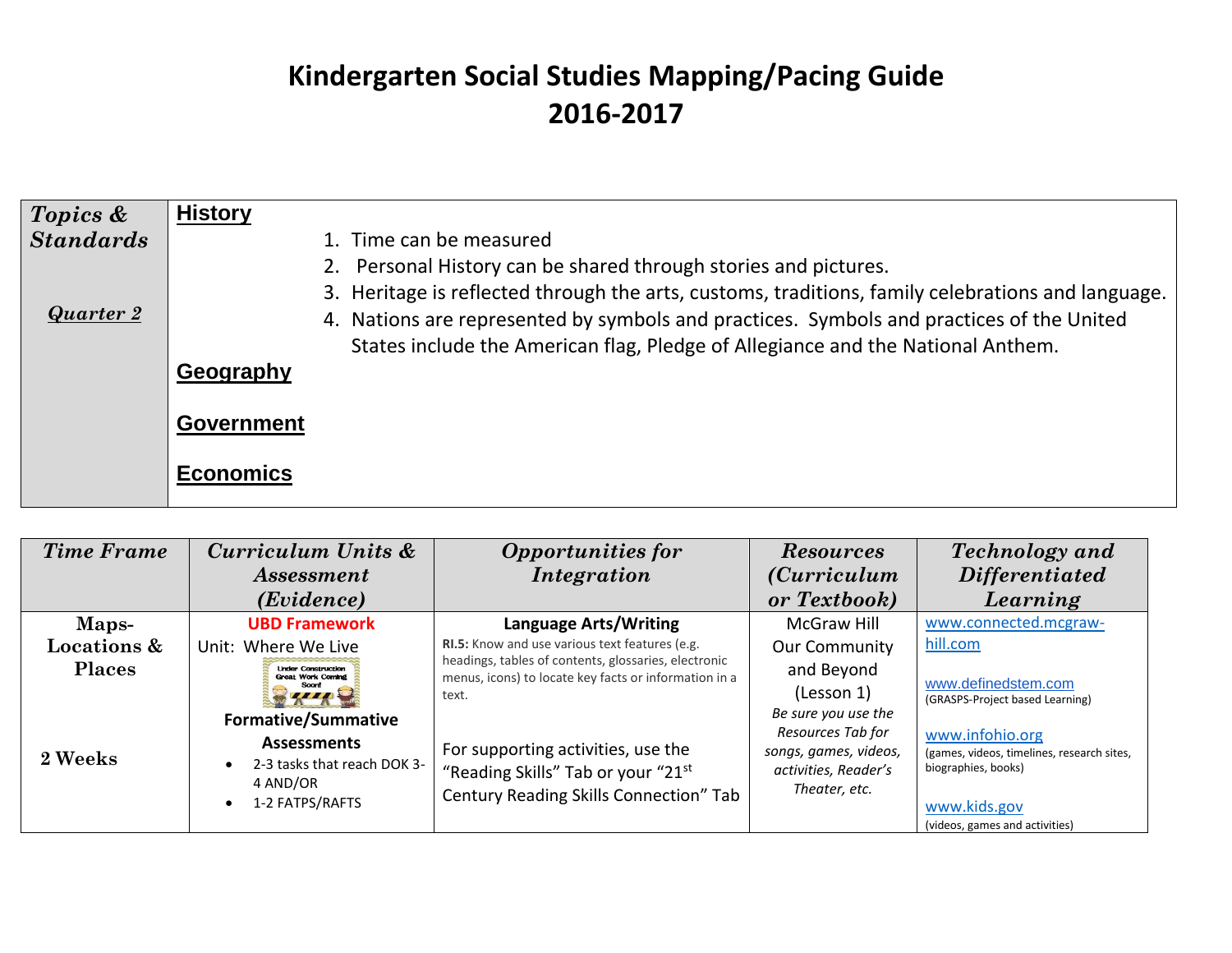|                                     | At least 1 GRASP per<br>$\bullet$<br>quarter<br>At least 1 Common Short<br>Cycle per quarter<br>*Assessments located within unit<br>McGraw-Hill Assessment<br>Resources<br>Self-Check Quiz<br><b>CCSS Reading</b><br><b>Informational Text</b><br>Words to Know<br>Unit Wrap Up<br>Big Idea Project | in your McGraw Hill/ConnectEd online<br>resources for each Lesson.<br>Link to Literacy<br><b>Reading Wonders Theme</b><br><b>Reading Wonders Skills</b><br>From the Book Shelf           | <b>Defined Stem</b>                                                                                        | <b>Differentiated Instruction</b><br>and ELL support listed in<br>TM for each lesson as well<br>as in online resources<br>under "Show as You Go." |
|-------------------------------------|-----------------------------------------------------------------------------------------------------------------------------------------------------------------------------------------------------------------------------------------------------------------------------------------------------|------------------------------------------------------------------------------------------------------------------------------------------------------------------------------------------|------------------------------------------------------------------------------------------------------------|---------------------------------------------------------------------------------------------------------------------------------------------------|
| Physical                            | <b>UBD Framework</b>                                                                                                                                                                                                                                                                                | <b>Language Arts/Writing</b>                                                                                                                                                             | <b>McGraw Hill</b>                                                                                         | www.connected.mcgraw-                                                                                                                             |
| <b>Characteristics</b><br>of Places |                                                                                                                                                                                                                                                                                                     | RI.5: Know and use various text features (e.g.<br>headings, tables of contents, glossaries, electronic                                                                                   | <b>Our Community</b><br>and Beyond                                                                         | hill.com                                                                                                                                          |
| Human                               | <b>Formative/Summative</b>                                                                                                                                                                                                                                                                          | menus, icons) to locate key facts or information in a<br>text.                                                                                                                           | (Lesson 2)                                                                                                 | www.definedstem.com<br>(GRASPS-Project based Learning)                                                                                            |
| <b>Characteristics</b>              | <b>Assessments</b>                                                                                                                                                                                                                                                                                  |                                                                                                                                                                                          | Be sure you use the                                                                                        |                                                                                                                                                   |
| 3 Weeks                             | 2-3 tasks that reach DOK 3-<br>4 AND/OR<br>1-2 FATPS/RAFTS<br>At least 1 GRASP per<br>quarter<br>At least 1 Common Short<br>Cycle per quarter                                                                                                                                                       | For supporting activities, use the<br>"Reading Skills" Tab or your "21st<br>Century Reading Skills Connection" Tab<br>in your McGraw Hill/ConnectEd online<br>resources for each Lesson. | Resources Tab for<br>songs, games, videos,<br>activities, Reader's<br>Theater, etc.<br><b>Defined Stem</b> | www.infohio.org<br>(games, videos, timelines, research sites,<br>biographies, books)<br>www.kids.gov<br>(videos, games and activities)            |
|                                     | *Assessments located within unit                                                                                                                                                                                                                                                                    | Link to Literacy<br><b>Reading Wonders Theme</b><br><b>Reading Wonders Skills</b>                                                                                                        |                                                                                                            | <b>Differentiated Instruction</b><br>and ELL support listed in<br>TM for each lesson as well                                                      |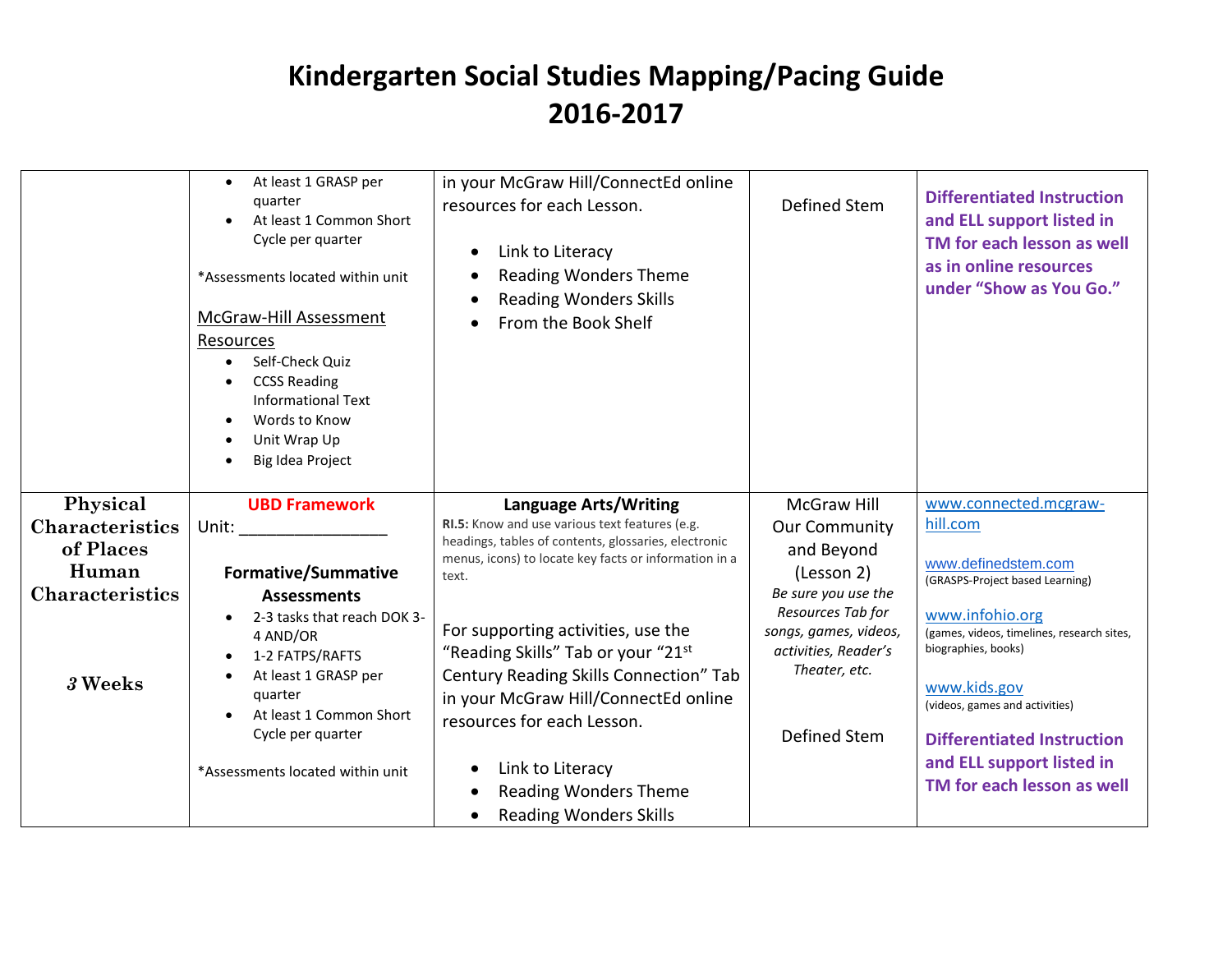|                    |                                   |                                                  |                       | as in online resources                                        |
|--------------------|-----------------------------------|--------------------------------------------------|-----------------------|---------------------------------------------------------------|
|                    | McGraw-Hill Assessment            | From the Book Shelf<br>$\bullet$                 |                       |                                                               |
|                    | Resources                         |                                                  |                       | under "Show as You Go."                                       |
|                    | Self-Check Quiz                   |                                                  |                       |                                                               |
|                    | <b>CCSS Reading</b>               |                                                  |                       |                                                               |
|                    | <b>Informational Text</b>         |                                                  |                       |                                                               |
|                    | Words to Know                     |                                                  |                       |                                                               |
|                    | Unit Wrap Up                      |                                                  |                       |                                                               |
|                    | <b>Big Idea Project</b>           |                                                  |                       |                                                               |
|                    |                                   |                                                  |                       |                                                               |
| Family             | <b>UBD Framework</b>              | Language Arts/Writing                            | <b>McGraw Hill</b>    | www.connected.mcgraw-                                         |
| <b>Interaction</b> |                                   | RI.4: Ask and answer questions to help determine | <b>Our Community</b>  | hill.com                                                      |
| with the           |                                   | or clarify the meaning of words and phrases in a | and Beyond            |                                                               |
| Physical           | <b>Formative/Summative</b>        | text.                                            | (Lesson 3)            | www.definedstem.com                                           |
| Environment        |                                   |                                                  | Be sure you use the   | (GRASPS-Project based Learning)                               |
|                    | <b>Assessments</b>                |                                                  | Resources Tab for     |                                                               |
|                    | 2-3 tasks that reach DOK 3-       |                                                  | songs, games, videos, | www.infohio.org<br>(games, videos, timelines, research sites, |
|                    | 4 AND/OR                          | For supporting activities, use the               | activities, Reader's  | biographies, books)                                           |
| 2 Weeks            | 1-2 FATPS/RAFTS<br>$\bullet$      | "Reading Skills" Tab or your "21st               | Theater, etc.         |                                                               |
|                    | At least 1 GRASP per<br>$\bullet$ | Century Reading Skills Connection" Tab           |                       | www.kids.gov                                                  |
|                    | quarter                           | in your McGraw Hill/ConnectEd online             |                       | (videos, games and activities)                                |
|                    | At least 1 Common Short           | resources for each Lesson.                       |                       |                                                               |
|                    | Cycle per quarter                 |                                                  | Defined Stem          | <b>Differentiated Instruction</b>                             |
|                    |                                   |                                                  |                       | and ELL support listed in                                     |
|                    | *Assessments located within unit  | Link to Literacy                                 |                       | TM for each lesson as well                                    |
|                    |                                   | <b>Reading Wonders Theme</b>                     |                       | as in online resources                                        |
|                    | <b>McGraw-Hill Assessment</b>     | <b>Reading Wonders Skills</b>                    |                       |                                                               |
|                    | Resources                         | From the Book Shelf                              |                       | under "Show as You Go."                                       |
|                    | Self-Check Quiz<br>$\bullet$      |                                                  |                       |                                                               |
|                    | <b>CCSS Reading</b>               |                                                  |                       |                                                               |
|                    | <b>Informational Text</b>         |                                                  |                       |                                                               |
|                    | Words to Know                     |                                                  |                       |                                                               |
|                    | Unit Wrap Up                      |                                                  |                       |                                                               |
|                    | Big Idea Project                  |                                                  |                       |                                                               |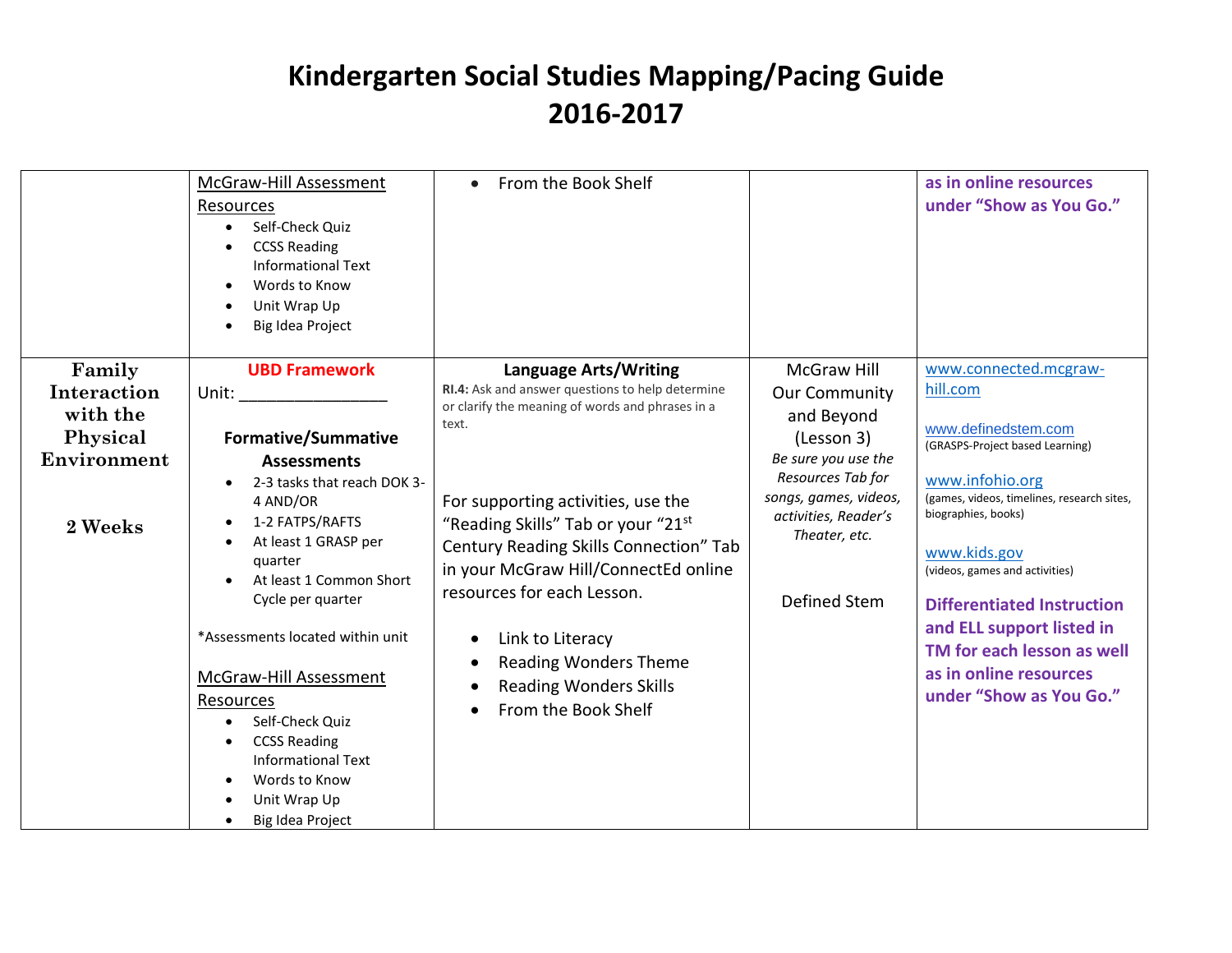| biographies, books)<br>2 Weeks<br>At least 1 Common Short<br>Link to Literacy<br>Cycle per quarter<br>Defined Stem<br>www.kids.gov<br><b>Reading Wonders Theme</b><br>(videos, games and activities)<br>*Assessments located within unit<br><b>Reading Wonders Skills</b><br>Leveled Reader: On<br>From the Book Shelf<br>Top of the World<br><b>McGraw-Hill Assessment</b><br>Resources<br>Self-Check Quiz<br><b>CCSS Reading</b><br>$\bullet$<br>Informational Text<br>Words to Know<br>$\bullet$<br>Unit Wrap Up<br>Big Idea Project<br>$\bullet$ | <b>Diverse</b><br>Cultural<br><b>Practices</b><br><b>Leveled Reader</b><br>"On Top of the<br>World" | <b>UBD Framework</b><br>Unit: the contract of the contract of the contract of the contract of the contract of the contract of the contract of the contract of the contract of the contract of the contract of the contract of the contract of the cont<br><b>Formative/Summative</b><br><b>Assessments</b><br>2-3 tasks that reach DOK 3-<br>$\bullet$<br>4 AND/OR<br>1-2 FATPS/RAFTS<br>$\bullet$<br>At least 1 GRASP per<br>$\bullet$<br>quarter | <b>RI.3:</b> Describe the connection between two<br>individuals, events, or pieces of information in a<br>text.<br>For supporting activities, use the<br>"Reading Skills" Tab or your "21st<br>Century Reading Skills Connection" Tab<br>in your McGraw Hill/ConnectEd online<br>resources for each Lesson. | <b>McGraw Hill</b><br><b>Our Community</b><br>and Beyond<br>Be sure you use the<br>Resources Tab for<br>songs, games, videos,<br>activities, Reader's<br>Theater, etc. | www.connected.mcgraw-<br>hill.com<br>www.DiscoveryEducation.com<br>(daily videos and current events)<br>www.definedstem.com<br>(GRASPS-Project based Learning)<br>www.infohio.org<br>(games, videos, timelines, research sites,<br><b>Differentiated Instruction</b><br>and ELL support listed in<br>TM for each lesson as well<br>as in online resources<br>under "Show as You Go." |
|------------------------------------------------------------------------------------------------------------------------------------------------------------------------------------------------------------------------------------------------------------------------------------------------------------------------------------------------------------------------------------------------------------------------------------------------------------------------------------------------------------------------------------------------------|-----------------------------------------------------------------------------------------------------|----------------------------------------------------------------------------------------------------------------------------------------------------------------------------------------------------------------------------------------------------------------------------------------------------------------------------------------------------------------------------------------------------------------------------------------------------|-------------------------------------------------------------------------------------------------------------------------------------------------------------------------------------------------------------------------------------------------------------------------------------------------------------|------------------------------------------------------------------------------------------------------------------------------------------------------------------------|--------------------------------------------------------------------------------------------------------------------------------------------------------------------------------------------------------------------------------------------------------------------------------------------------------------------------------------------------------------------------------------|
|------------------------------------------------------------------------------------------------------------------------------------------------------------------------------------------------------------------------------------------------------------------------------------------------------------------------------------------------------------------------------------------------------------------------------------------------------------------------------------------------------------------------------------------------------|-----------------------------------------------------------------------------------------------------|----------------------------------------------------------------------------------------------------------------------------------------------------------------------------------------------------------------------------------------------------------------------------------------------------------------------------------------------------------------------------------------------------------------------------------------------------|-------------------------------------------------------------------------------------------------------------------------------------------------------------------------------------------------------------------------------------------------------------------------------------------------------------|------------------------------------------------------------------------------------------------------------------------------------------------------------------------|--------------------------------------------------------------------------------------------------------------------------------------------------------------------------------------------------------------------------------------------------------------------------------------------------------------------------------------------------------------------------------------|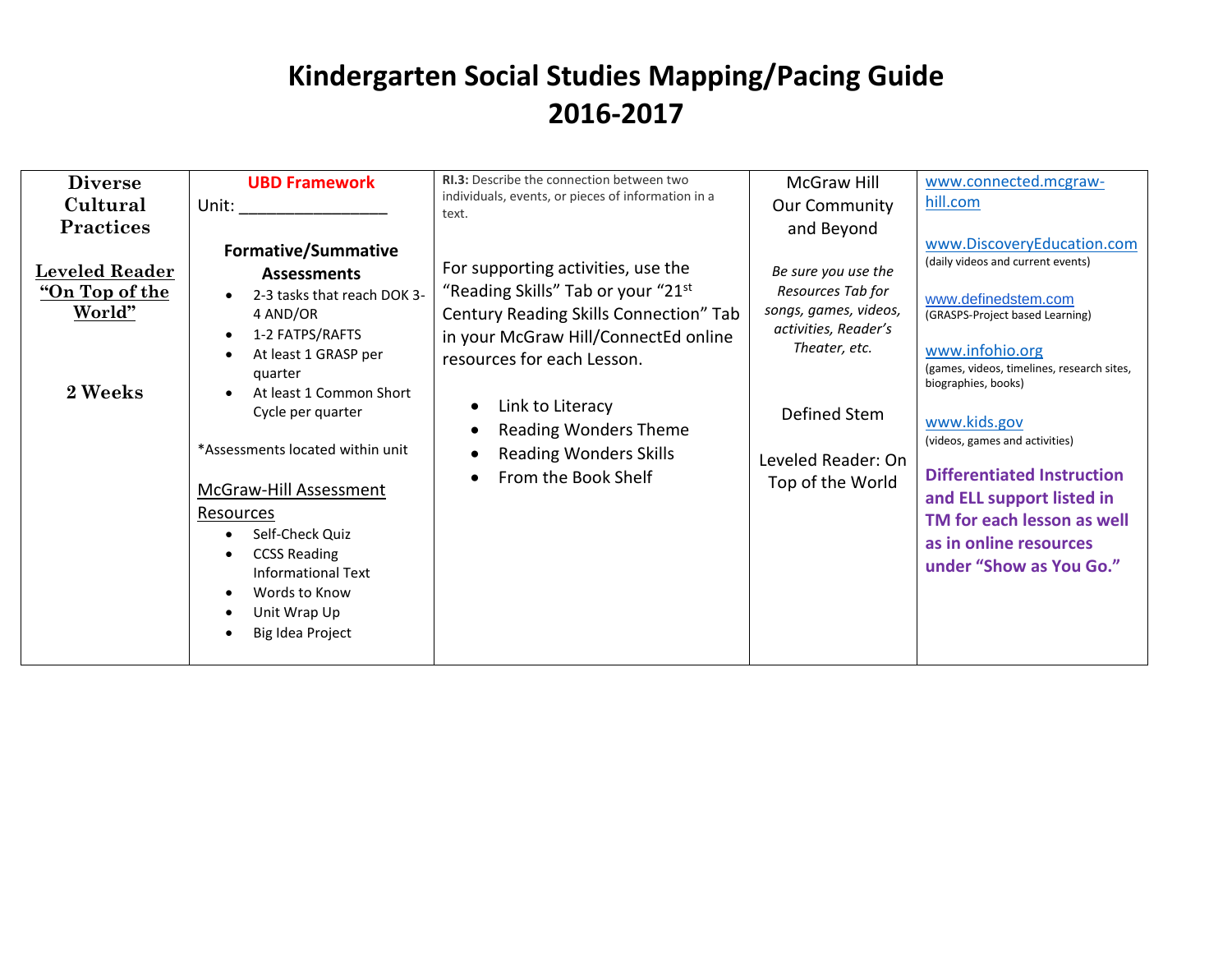| Topics &<br><b>Standards</b> | <b>History</b><br>Heritage is reflected through the arts, customs, traditions, family celebrations and<br>language.                                                      |
|------------------------------|--------------------------------------------------------------------------------------------------------------------------------------------------------------------------|
| Quarter 3                    | Nations are represented by symbols and practices. Symbols and practices of the United<br>States include the American flag, Pledge of Allegiance and the National Anthem. |
|                              | Geography                                                                                                                                                                |
|                              | <b>Government</b>                                                                                                                                                        |
|                              | <b>Economics</b>                                                                                                                                                         |
|                              | 11. Wants are unlimited and resources are limited. Therefore, people make choices because they<br>cannot have everything they want.                                      |
|                              | 12. People produce and consume goods and services in the community.                                                                                                      |
|                              | 13. People trade to obtain goods and services they want.                                                                                                                 |
|                              | 14. Currency is used as a means of economic exchange.                                                                                                                    |

| <b>Time Frame</b>         | Curriculum Units<br>& Assessment<br>( <i>Evidence</i> ) | <b>Opportunities for Integration</b>                                                                                                         | <b>Resources</b><br><i>(Curriculum</i> )<br>or Textbook) | <b>Technology</b> and<br><b>Differentiated</b><br>Learning |
|---------------------------|---------------------------------------------------------|----------------------------------------------------------------------------------------------------------------------------------------------|----------------------------------------------------------|------------------------------------------------------------|
| Wants and<br><b>Needs</b> | <b>UBD Framework</b><br>Unit:                           | <b>Language Arts/Writing</b><br>RI.3: Describe the connection between two individuals,<br>events, ideas, or pieces of information in a text. | McGraw Hill                                              | www.connected.mcgraw-<br>hill.com                          |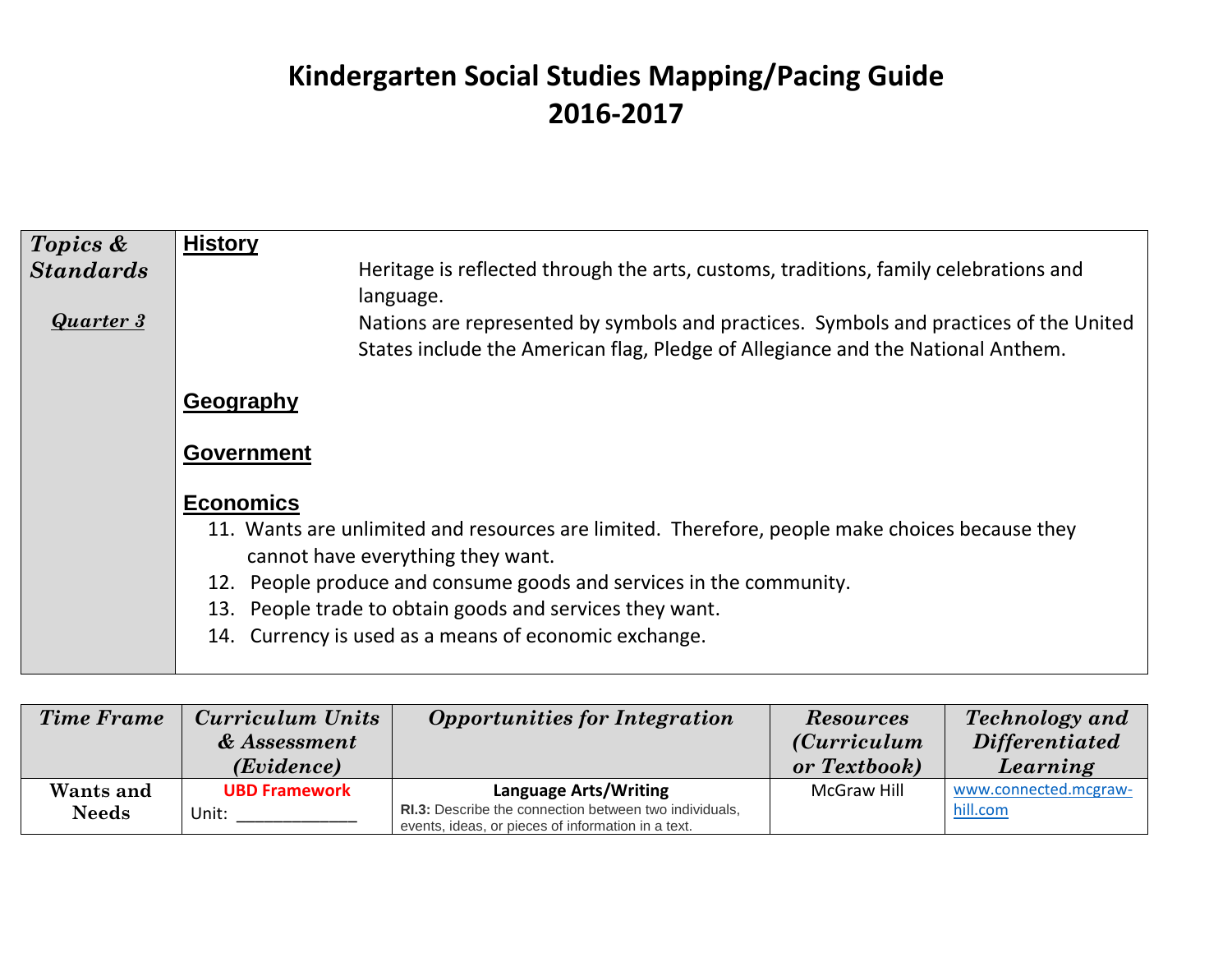| 3 Weeks                                                          | <b>Formative/Summative</b><br><b>Assessments</b><br>3-5 tasks that reach<br>DOK 3-4 AND/OR<br>2-3 FATPS/RAFTS<br>At least 1 GRASP per<br>quarter<br>At least 1 Common<br>Short Cycle per<br>quarter<br>*Assessments located within<br>unit<br>McGraw-Hill Assessment<br>Resources<br>Self-Check Quiz<br><b>CCSS Reading</b><br><b>Informational Text</b><br>Words to Know<br>Unit Wrap Up<br><b>Big Idea Project</b> | For supporting activities, use the "Reading"<br>Skills" Tab or your "21 <sup>st</sup> Century Reading Skills<br>Connection" Tab in your McGraw<br>Hill/ConnectEd online resources for each<br>Lesson.<br>Link to Literacy<br><b>Reading Wonders Theme</b><br><b>Reading Wonders Skills</b><br>From the Book Shelf | Our Community and<br>Beyond<br>(Lesson 1)<br>Be sure you use the<br>Resources Tab for songs,<br>games, videos, activities,<br>Reader's Theater, etc.<br>Defined Stem         | www.definedstem.com<br>(GRASPS-Project based Learning)<br>www.infohio.org<br>(games, videos, timelines, research<br>sites, biographies, books)<br>www.kids.gov<br>(videos, games and activities)<br><b>Differentiated</b><br><b>Instruction and ELL</b><br>support listed in TM for<br>each lesson as well as<br>in online resources<br>under "Show as You<br>Go." |
|------------------------------------------------------------------|----------------------------------------------------------------------------------------------------------------------------------------------------------------------------------------------------------------------------------------------------------------------------------------------------------------------------------------------------------------------------------------------------------------------|-------------------------------------------------------------------------------------------------------------------------------------------------------------------------------------------------------------------------------------------------------------------------------------------------------------------|------------------------------------------------------------------------------------------------------------------------------------------------------------------------------|--------------------------------------------------------------------------------------------------------------------------------------------------------------------------------------------------------------------------------------------------------------------------------------------------------------------------------------------------------------------|
| People<br>Produce and<br>Consume<br>Goods and<br><b>Services</b> | <b>UBD Framework</b><br><b>Unit: Economics</b><br><b>Linder Construction</b><br><b>Great Work Coming</b><br><b>Formative/Summative</b><br><b>Assessments</b>                                                                                                                                                                                                                                                         | <b>Language Arts/Writing</b><br>RI.3: Describe the connection between two individuals,<br>events, ideas, or pieces of information in a text.<br>For supporting activities, use the "Reading<br>Skills" Tab or your "21 <sup>st</sup> Century Reading Skills<br>Connection" Tab in your McGraw                     | <b>McGraw Hill</b><br>Our Community and<br>Beyond<br>(Lesson 1-2)<br>Be sure you use the<br>Resources Tab for songs,<br>games, videos, activities,<br>Reader's Theater, etc. | www.connected.mcgraw-<br>hill.com<br>www.definedstem.com<br>(GRASPS-Project based Learning)<br>www.infohio.org<br>(games, videos, timelines, research<br>sites, biographies, books)                                                                                                                                                                                |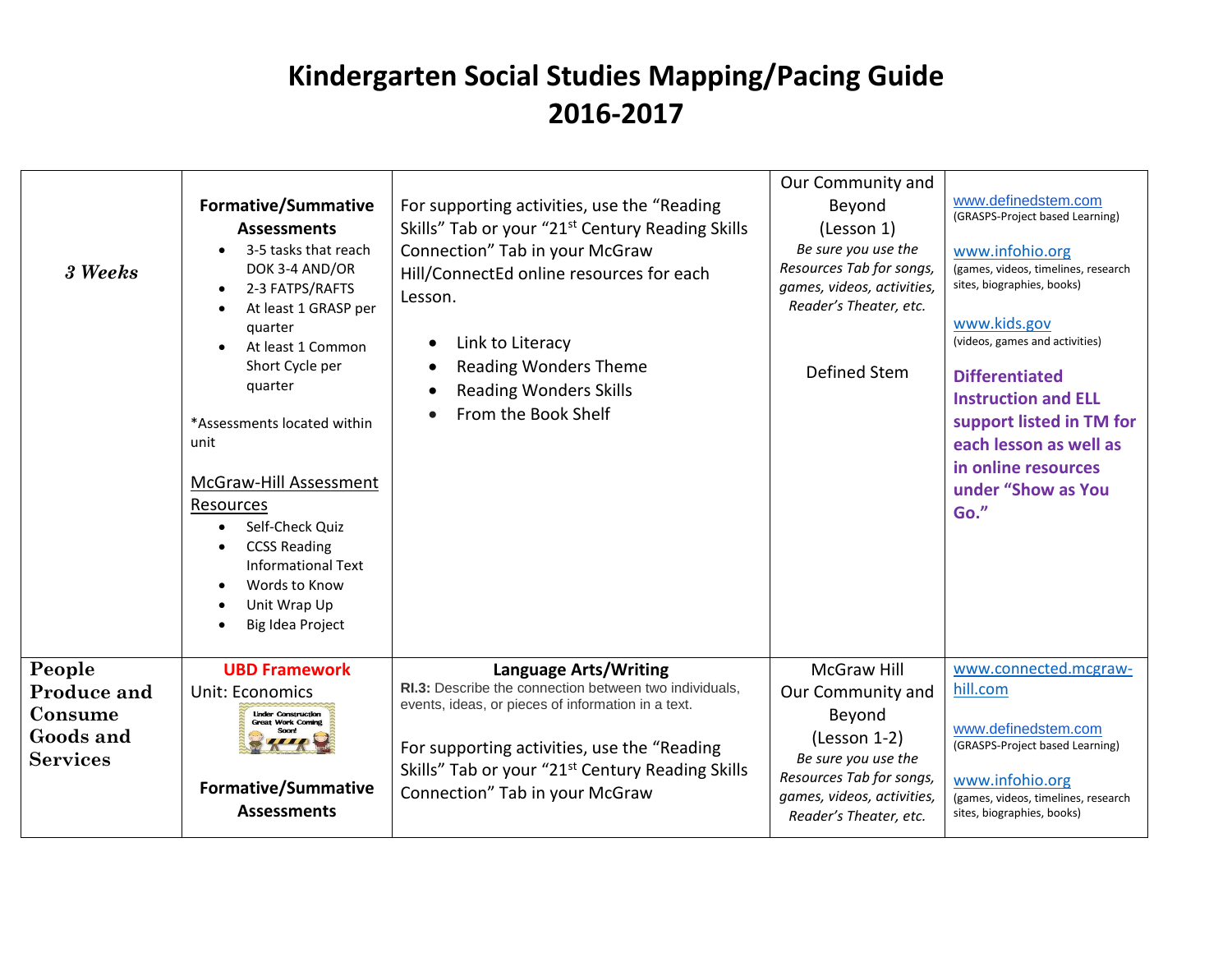| 3 Weeks | 3-5 tasks that reach<br>DOK 3-4 AND/OR<br>2-3 FATPS/RAFTS<br>At least 1 GRASP per<br>quarter<br>At least 1 Common<br>Short Cycle per<br>quarter<br>*Assessments located within<br>unit<br>McGraw-Hill Assessment<br>Resources<br>Self-Check Quiz<br><b>CCSS Reading</b><br><b>Informational Text</b><br>Words to Know<br>Unit Wrap Up<br>Big Idea Project | Hill/ConnectEd online resources for each<br>Lesson.<br>Link to Literacy<br><b>Reading Wonders Theme</b><br><b>Reading Wonders Skills</b><br>From the Book Shelf                                                                                            | Defined Stem<br>Leveled Reader: The<br>Apple Man: The<br>Story of John<br>Chapman                                                                 | www.kids.gov<br>(videos, games and activities)<br><b>Differentiated</b><br><b>Instruction and ELL</b><br>support listed in TM for<br>each lesson as well as<br>in online resources<br>under "Show as You<br>Go." |
|---------|-----------------------------------------------------------------------------------------------------------------------------------------------------------------------------------------------------------------------------------------------------------------------------------------------------------------------------------------------------------|------------------------------------------------------------------------------------------------------------------------------------------------------------------------------------------------------------------------------------------------------------|---------------------------------------------------------------------------------------------------------------------------------------------------|------------------------------------------------------------------------------------------------------------------------------------------------------------------------------------------------------------------|
| Trading | <b>UBD Framework</b><br>Unit:                                                                                                                                                                                                                                                                                                                             | <b>Language Arts/Writing</b><br>RI.3: Describe the connection between two individuals,                                                                                                                                                                     | <b>McGraw Hill</b><br>Our Community and                                                                                                           | www.connected.mcgraw-<br>hill.com                                                                                                                                                                                |
| 3 Weeks | <b>Formative/Summative</b><br><b>Assessments</b><br>3-5 tasks that reach<br>DOK 3-4 AND/OR<br>2-3 FATPS/RAFTS<br>At least 1 GRASP per<br>quarter                                                                                                                                                                                                          | events, ideas, or pieces of information in a text.<br>For supporting activities, use the "Reading<br>Skills" Tab or your "21 <sup>st</sup> Century Reading Skills<br>Connection" Tab in your McGraw<br>Hill/ConnectEd online resources for each<br>Lesson. | Beyond<br>(Lesson 3-4)<br>Be sure you use the<br>Resources Tab for songs,<br>games, videos, activities,<br>Reader's Theater, etc.<br>Defined Stem | www.definedstem.com<br>(GRASPS-Project based Learning)<br>www.infohio.org<br>(games, videos, timelines, research<br>sites, biographies, books)<br>www.kids.gov<br>(videos, games and activities)                 |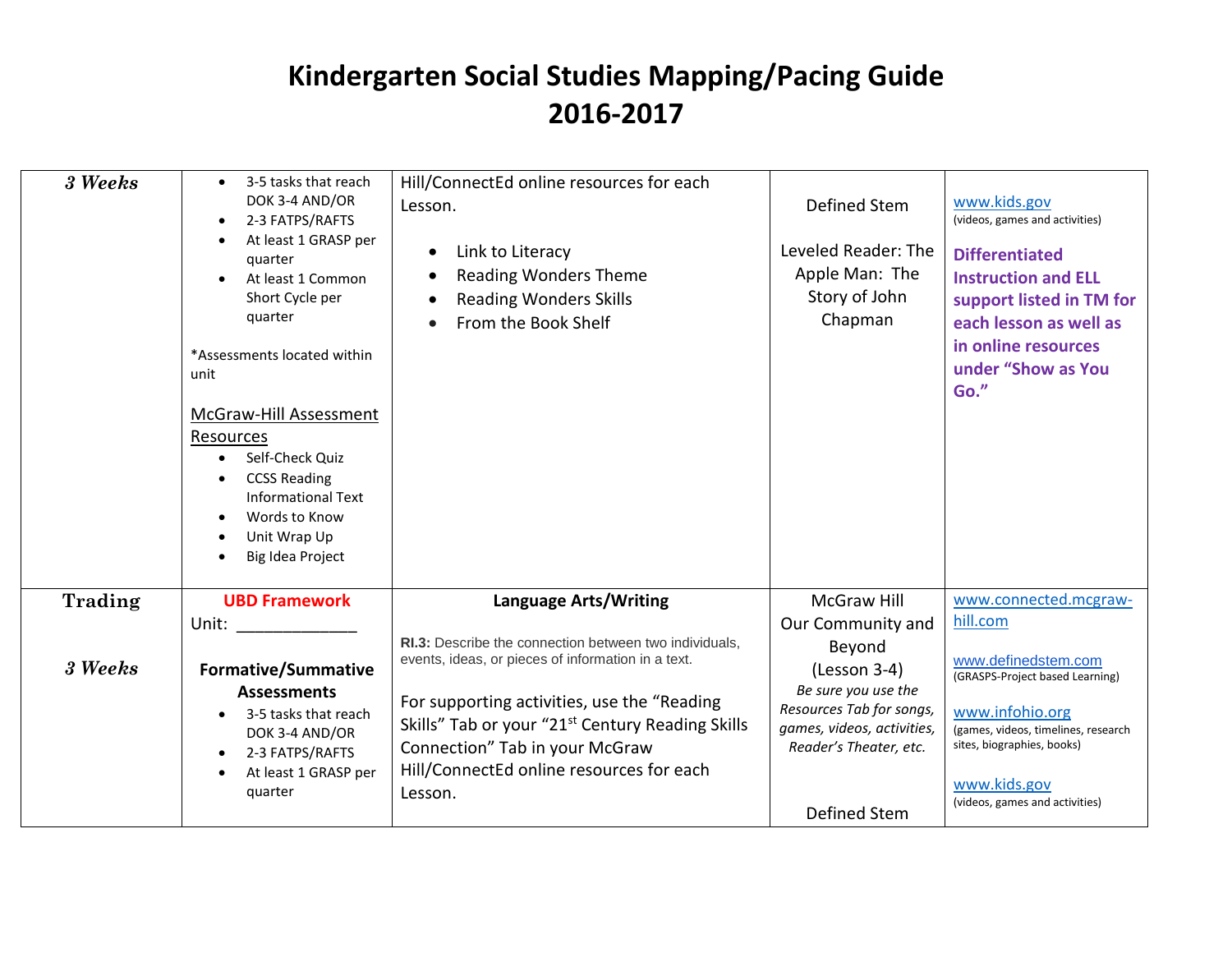| At least 1 Common<br>$\bullet$<br>Short Cycle per<br>quarter<br>*Assessments located within<br>unit<br>McGraw-Hill Assessment<br>Resources<br>Self-Check Quiz<br>$\bullet$<br><b>CCSS Reading</b><br>$\bullet$<br><b>Informational Text</b><br>Words to Know<br>$\bullet$<br>Unit Wrap Up<br>$\bullet$<br>Big Idea Project<br>$\bullet$ | Link to Literacy<br>$\bullet$<br><b>Reading Wonders Theme</b><br>$\bullet$<br><b>Reading Wonders Skills</b><br>$\bullet$<br>From the Book Shelf<br>$\bullet$ | <b>Differentiated</b><br><b>Instruction and ELL</b><br>support listed in TM for<br>each lesson as well as<br>in online resources<br>under "Show as You<br>Go." |
|-----------------------------------------------------------------------------------------------------------------------------------------------------------------------------------------------------------------------------------------------------------------------------------------------------------------------------------------|--------------------------------------------------------------------------------------------------------------------------------------------------------------|----------------------------------------------------------------------------------------------------------------------------------------------------------------|
|-----------------------------------------------------------------------------------------------------------------------------------------------------------------------------------------------------------------------------------------------------------------------------------------------------------------------------------------|--------------------------------------------------------------------------------------------------------------------------------------------------------------|----------------------------------------------------------------------------------------------------------------------------------------------------------------|

| Topics &         | <b>History</b>                                                                                            |
|------------------|-----------------------------------------------------------------------------------------------------------|
| <b>Standards</b> |                                                                                                           |
|                  | Geography                                                                                                 |
| <b>Quarter 4</b> |                                                                                                           |
|                  | <b>Government</b>                                                                                         |
|                  | 8. Individuals are accountable for their actions.                                                         |
|                  | 9. Collaboration requires group members to respect the rights and opinions of others                      |
|                  | 10. Rules exist in different settings. The principles of fairness should guide rules and the consequences |
|                  | for breaking rules.                                                                                       |
|                  |                                                                                                           |
|                  |                                                                                                           |
|                  | <b>Economics</b>                                                                                          |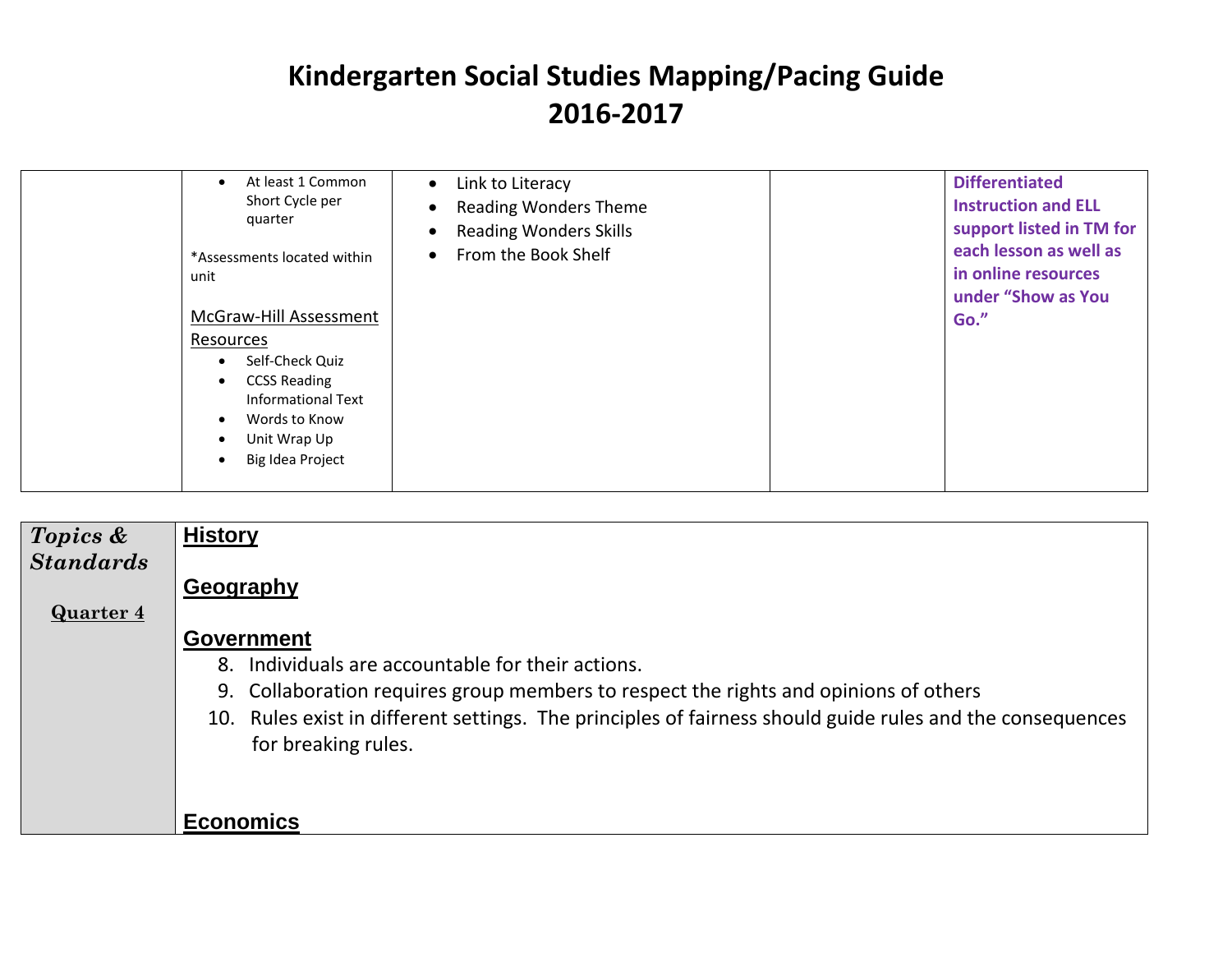| <b>Time Frame</b>          | <b>Curriculum Units</b>                                                                                                               | <b>Opportunities for Integration</b>                                                                       | <b>Resources</b>                                                                          | <b>Technology</b> and                                                                                            |
|----------------------------|---------------------------------------------------------------------------------------------------------------------------------------|------------------------------------------------------------------------------------------------------------|-------------------------------------------------------------------------------------------|------------------------------------------------------------------------------------------------------------------|
|                            | & Assessment                                                                                                                          |                                                                                                            | <i>(Curriculum</i> )                                                                      | <b>Differentiated</b>                                                                                            |
|                            | (Evidence)                                                                                                                            |                                                                                                            | or Textbook)                                                                              | Learning                                                                                                         |
| <b>Good Citizens-</b>      | <b>UBD Framework</b>                                                                                                                  | <b>Language Arts/Writing</b>                                                                               | <b>McGraw Hill</b>                                                                        | www.connected.mcgraw-hill.com                                                                                    |
| Accountable<br>for Actions | Unit:                                                                                                                                 | RI.4: Ask and answer questions to help determine or<br>clarify the meaning of words and phrases in a text. | Our Community<br>and Beyond                                                               | www.definedstem.com                                                                                              |
|                            | <b>Formative/Summative</b>                                                                                                            | For supporting activities, use the                                                                         | (Lesson 1-2)                                                                              | (GRASPS-Project based Learning)                                                                                  |
| 3 Weeks                    | <b>Assessments</b><br>3-5 tasks that reach<br>DOK 3-4 AND/OR                                                                          | "Reading Skills" Tab or your "21st<br>Century Reading Skills Connection" Tab                               | Be sure you use the<br>Resources Tab for<br>songs, games, videos,<br>activities, Reader's | www.infohio.org<br>(games, videos, timelines, research sites,<br>biographies, books)                             |
|                            | 2-3 FATPS/RAFTS<br>$\bullet$<br>At least 1 GRASP per<br>quarter                                                                       | in your McGraw Hill/ConnectEd online<br>resources for each Lesson.                                         | Theater, etc.                                                                             | www.kids.gov<br>(videos, games and activities)                                                                   |
|                            | At least 1 Common<br>Short Cycle per<br>quarter                                                                                       | Link to Literacy<br>$\bullet$                                                                              | Defined Stem                                                                              | <b>Differentiated Instruction and</b><br><b>ELL support listed in TM for</b><br>each lesson as well as in online |
|                            | *Assessments located within<br>unit                                                                                                   | <b>Reading Wonders Theme</b><br><b>Reading Wonders Skills</b>                                              |                                                                                           | resources under "Show as You<br>Go."                                                                             |
|                            | McGraw-Hill Assessment<br>Resources                                                                                                   | From the Bookshelf                                                                                         |                                                                                           |                                                                                                                  |
|                            | Self-Check Quiz<br>$\bullet$<br><b>CCSS Reading</b><br><b>Informational Text</b><br>Words to Know<br>Unit Wrap Up<br>Big Idea Project |                                                                                                            |                                                                                           |                                                                                                                  |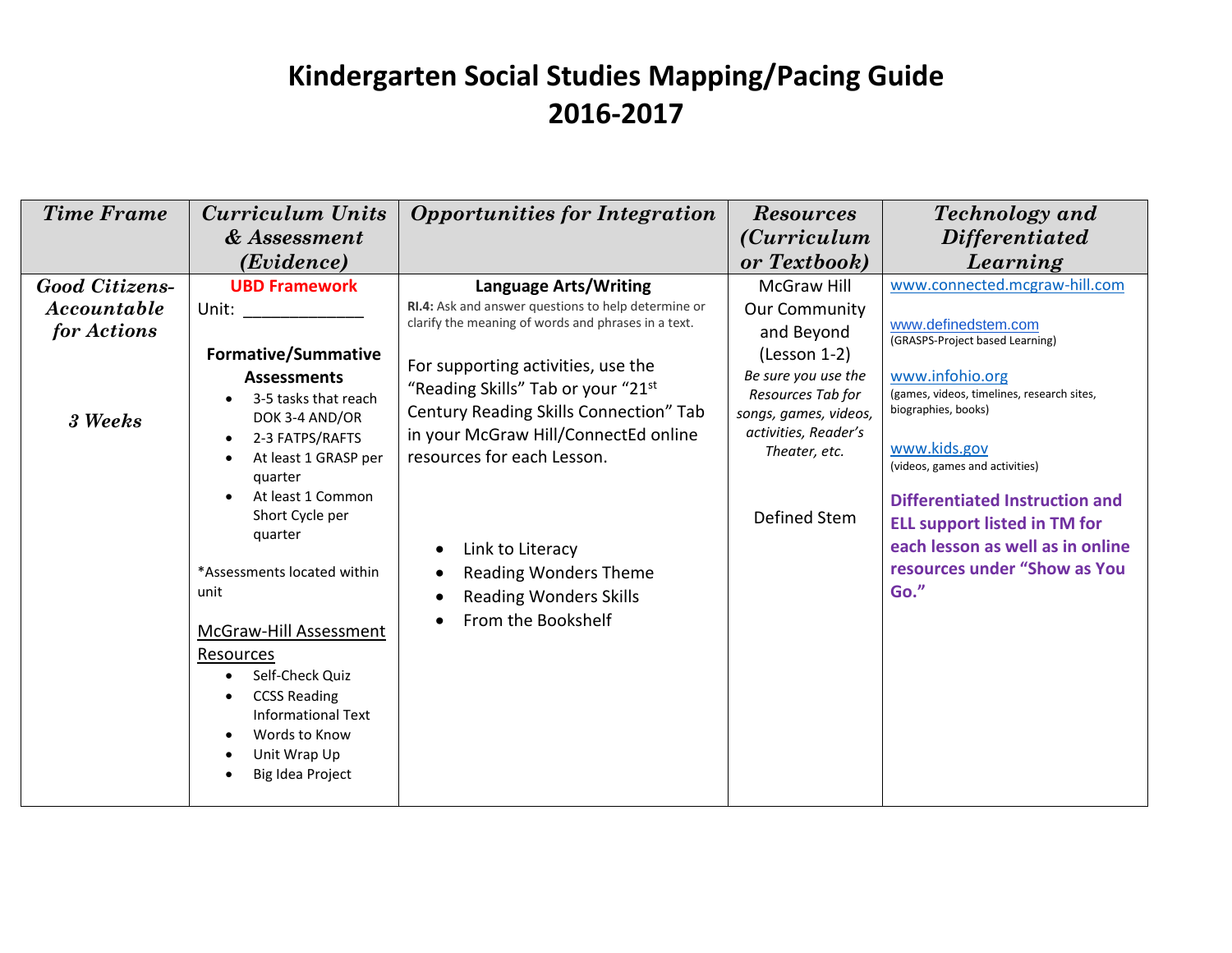| Collaboration-<br>Respecting the<br>Rights of<br><b>Others</b><br>3 Weeks | <b>UBD Framework</b><br>Unit: the contract of the contract of the contract of the contract of the contract of the contract of the contract of the contract of the contract of the contract of the contract of the contract of the contract of the cont<br><b>Formative/Summative</b><br><b>Assessments</b><br>3-5 tasks that reach<br>DOK 3-4 AND/OR<br>2-3 FATPS/RAFTS<br>At least 1 GRASP per<br>quarter<br>At least 1 Common<br>Short Cycle per<br>quarter | Language Arts/Writing<br>RI.1: Ask and answer questions about key details in a<br>text.<br>RI.3: Describe the connection between two<br>individuals, events, ideas, or pieces of information<br>in a text.<br>For supporting activities, use the<br>"Reading Skills" Tab or your "21st<br>Century Reading Skills Connection" Tab<br>in your McGraw Hill/ConnectEd online<br>resources for each Lesson. | <b>McGraw Hill</b><br><b>Our Community</b><br>and Beyond<br>$(Lesson 2-3)$<br>Be sure you use the<br>Resources Tab for<br>songs, games, videos,<br>activities, Reader's<br>Theater, etc.<br>Defined Stem | www.educationworld.com<br>www.connected.mcgraw-hill.com<br>www.definedstem.com<br>(GRASPS-Project based Learning)<br>www.infohio.org<br>(games, videos, timelines, research sites,<br>biographies, books)<br>www.kids.gov<br>(videos, games and activities)<br><b>Differentiated Instruction and</b><br><b>ELL support listed in TM for</b> |
|---------------------------------------------------------------------------|---------------------------------------------------------------------------------------------------------------------------------------------------------------------------------------------------------------------------------------------------------------------------------------------------------------------------------------------------------------------------------------------------------------------------------------------------------------|--------------------------------------------------------------------------------------------------------------------------------------------------------------------------------------------------------------------------------------------------------------------------------------------------------------------------------------------------------------------------------------------------------|----------------------------------------------------------------------------------------------------------------------------------------------------------------------------------------------------------|---------------------------------------------------------------------------------------------------------------------------------------------------------------------------------------------------------------------------------------------------------------------------------------------------------------------------------------------|
|                                                                           | *Assessments located within<br>unit<br><b>McGraw-Hill Assessment</b><br>Resources<br>Self-Check Quiz<br><b>CCSS Reading</b><br><b>Informational Text</b><br>Words to Know<br>Unit Wrap Up<br>Big Idea Project                                                                                                                                                                                                                                                 | Link to Literacy<br><b>Reading Wonders Theme</b><br><b>Reading Wonders Skills</b><br>From the Bookshelf                                                                                                                                                                                                                                                                                                |                                                                                                                                                                                                          | each lesson as well as in online<br>resources under "Show as You<br>Go."                                                                                                                                                                                                                                                                    |
| Rules and<br>Laws<br>3 Weeks                                              | <b>UBD Framework</b><br>Unit: Government<br><b>Under Construction</b><br><b>Great Work Coming</b>                                                                                                                                                                                                                                                                                                                                                             | RI.1: Ask and answer questions about key details in a<br>text.<br>For supporting activities, use the<br>"Reading Skills" Tab or your "21st<br>Century Reading Skills Connection" Tab                                                                                                                                                                                                                   | McGraw Hill<br><b>Our Community</b><br>and Beyond<br>(Lesson 3-4)<br>Be sure you use the<br>Resources Tab for                                                                                            | www.connected.mcgraw-hill.com<br>www.definedstem.com<br>(GRASPS-Project based Learning)<br>www.infohio.org                                                                                                                                                                                                                                  |